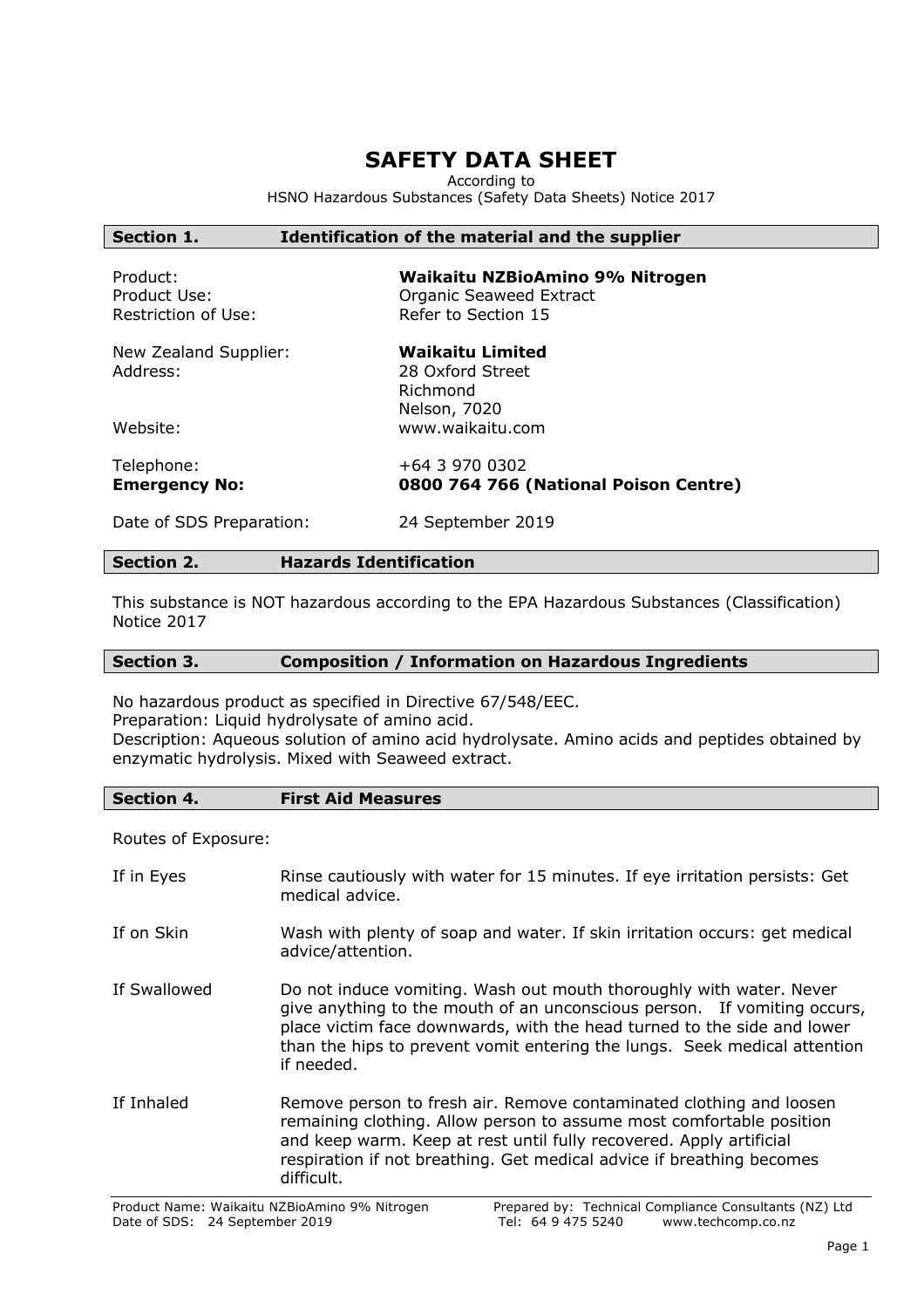#### **Most important symptoms and effects, both acute and delayed** Symptoms:

Swallowing: After swallowing: Nausea and vomiting. After uptake of large quantities: Diarrhoea. Inhalation: After inhalation of aerosols: Slight irritations of the mucous membranes and coughing. Eye Contact: Slight irritants Skin Contact: Slight irritants

| Section 5. | <b>Fire Fighting Measures</b> |
|------------|-------------------------------|
|------------|-------------------------------|

| <b>Hazard Type</b>     | Non Flammable                                                            |
|------------------------|--------------------------------------------------------------------------|
| <b>Hazards from</b>    | The material itself is harmless and hardly inflammable. Ambient fire may |
| combustion             | liberate hazardous vapours. If larger quantities of the product are on   |
| products               | fire, the formation of nitrous gases and ammonia is possible.            |
| <b>Suitable</b>        | Water, carbon dioxide, dry extinguishing media, foam.                    |
| <b>Extinguishing</b>   |                                                                          |
| media                  |                                                                          |
| <b>Precautions for</b> | Do not stay in dangerous zone without suitable chemical protecting       |
| firefighters and       | clothes and self-contained breathing apparatus. Contain escaping         |
| special protective     | vapours with water.                                                      |
| clothing               |                                                                          |
| <b>HAZCHEM CODE</b>    | <b>None Allocated</b>                                                    |
|                        |                                                                          |

| <b>Accidental Release Measures</b><br>Section 6. |
|--------------------------------------------------|
|--------------------------------------------------|

Wear protective gear as detailed in Section 8. Evacuate all unnecessary personnel. Avoid product contact and formation of vapours/aerosols. Do not inhale vapours/aerosols.

Do not allow to enter drains and water courses.

Take up with absorption media and place in container for disposal according to local regulations (see section 13).

#### **Precautions for Handling:**

- Wear protective clothing.
- Avoid product contact and formation of vapours/aerosols.
- Do not inhale vapours/aerosols. In event of vapours/aerosols wear respiratory protection, safety glasses and gloves.
- Remove soiled and soaked clothes and wash hands and face after work.

#### **Precautions for Storage:**

- Protect the product from impurity or drying up.
- Temperature in stockrooms not below -5°C and above +40°C.
- Do not store in metal containers (corrosion risk).
- Keep containers tightly closed.
- Do not store together with food and luxury food, beverage and animal feed.
- It is recommended to design stockrooms so that the product is well-protected from weather factors, solar radiation, heat up, dry up and impurities.

#### **Section 8 Exposure Controls / Personal Protection**

#### **WORKPLACE EXPOSURE STANDARDS (provided for guidance only)**

| <b>Substance</b> | TWA<br>ppm $mg/m3$ | <b>STEL</b> | ppm $mg/m3$ |
|------------------|--------------------|-------------|-------------|
|                  |                    |             |             |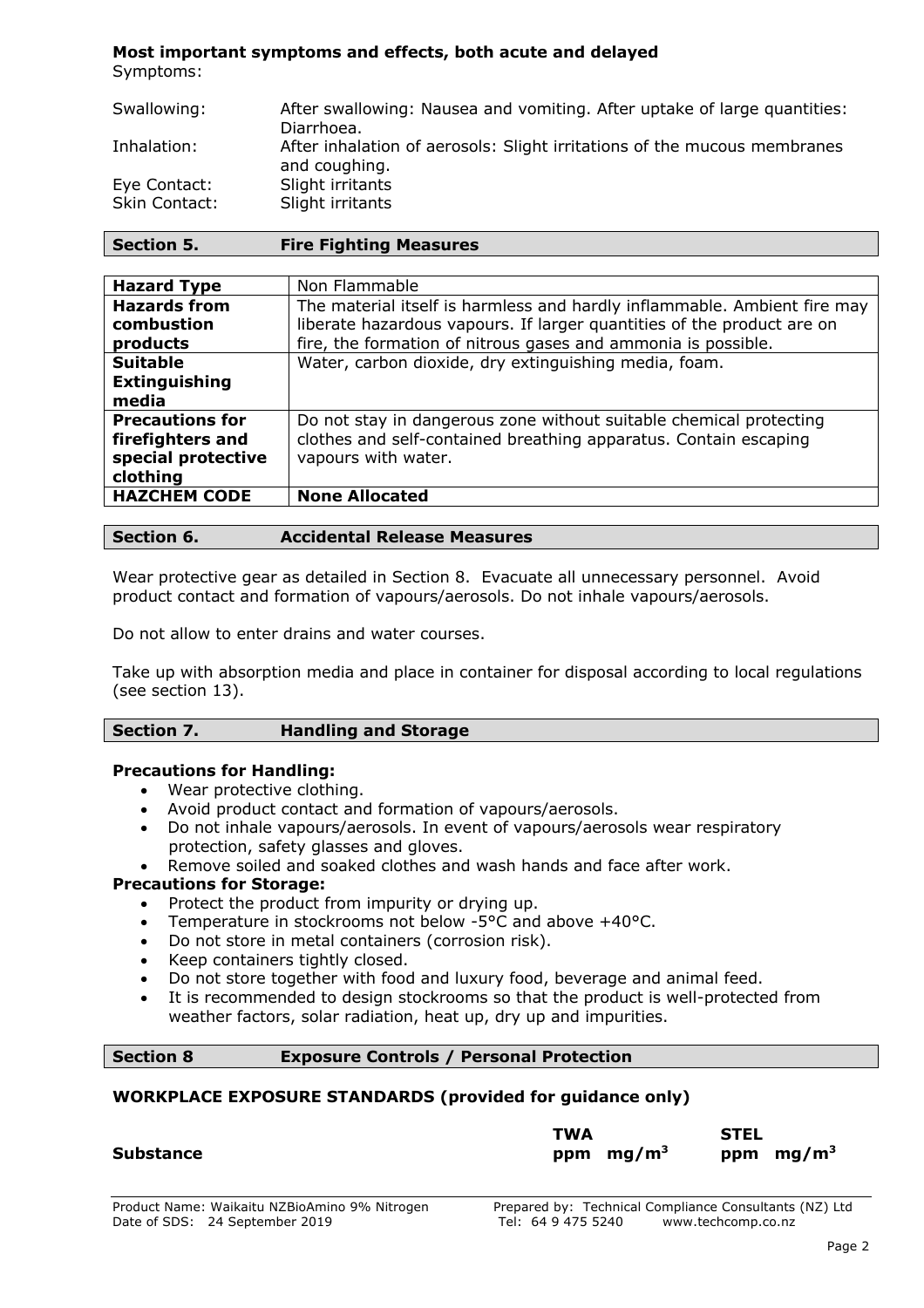#### No ingredients have exposure limits

Workplace Exposure Standard – Time Weighted Average (WES-TWA). The time-weighted average exposure standard designed to protect the worker from the effects of long-term exposure. Workplace Exposure Standard – Short-Term Exposure Limit (WESSTEL). The 15-minute average exposure standard. Applies to any 15- Minute period in the working day and is designed to protect the worker against adverse effects of irritation, chronic or irreversible tissue change, or narcosis that may increase the likelihood of accidents. The WES-STEL is not an alternative to the WES-TWA; both the short-term and time-weighted average exposures apply. Workplace Exposure Standards and Biological Exposure Indices NOV 2017 9TH EDITION.

#### **Engineering Controls**

Ensure adequate ventilation is available to reduce exposure.

#### **Personal Protection Equipment**

| <b>Eyes</b>        | Wear goggles.                                                                                                  |  |
|--------------------|----------------------------------------------------------------------------------------------------------------|--|
| <b>Hands</b>       | Use rubber or plastic gloves.                                                                                  |  |
| <b>Skin</b>        | Closed working clothes.                                                                                        |  |
| <b>Respiratory</b> | Not required. Respiratory protection necessary at vapours / aerosol and wet                                    |  |
|                    | fog formation.                                                                                                 |  |
| <b>Hygiene</b>     | Do not eat and drink at work. Remove immediately soiled and soaked<br>clothes. Wash hands and face after work. |  |
|                    |                                                                                                                |  |

#### **Section 9 Physical and Chemical Properties**

| <b>Appearance</b>                  | Aqueous solution                             |
|------------------------------------|----------------------------------------------|
| <b>Colour</b>                      | <b>Brown</b>                                 |
| <b>Odour</b>                       | Product specific                             |
| <b>Odour Threshold</b>             | Not available                                |
| pH (original state)                | Approx. 4.5                                  |
| pH at 16 g/l H2O and<br>20°C:      | Approx. 4.5                                  |
|                                    |                                              |
| <b>Change in physical</b><br>state | > 100°C evaporation of water                 |
| <b>Boiling Point</b>               | Not available                                |
| <b>Melting Point</b>               | Not available                                |
| <b>Freezing Point</b>              | Not available                                |
| <b>Flash Point</b>                 | Not available                                |
| <b>Flammability</b>                | Not available                                |
| <b>Upper and Lower</b>             | Not available                                |
| <b>Explosive Limits</b>            |                                              |
| <b>Vapour Pressure</b>             | Not available                                |
| <b>Vapour Density</b>              | Not available                                |
| Density (@20 <sup>o</sup> C)       | 1.25 $q/cm^3$                                |
| Water                              | Fully water soluble in each ratio            |
| Solubility (@20°C)                 |                                              |
| <b>Partition Coefficient:</b>      | Not available                                |
| <b>Auto-ignition</b>               | The product is not spontaneously inflammable |
| <b>Temperature</b>                 |                                              |
| <b>Decomposition</b>               | Not available                                |
| <b>Temperature</b>                 |                                              |
| <b>Kinematic Viscosity</b>         | Not available                                |
| <b>Particle Characteristics</b>    | Not available                                |

#### **Section 10. Stability and Reactivity**

| <b>Stability of Substance</b>   | This product is stable under normal conditions.       |
|---------------------------------|-------------------------------------------------------|
| <b>Possibility of hazardous</b> | Under normal conditions of storage and use, hazardous |
|                                 |                                                       |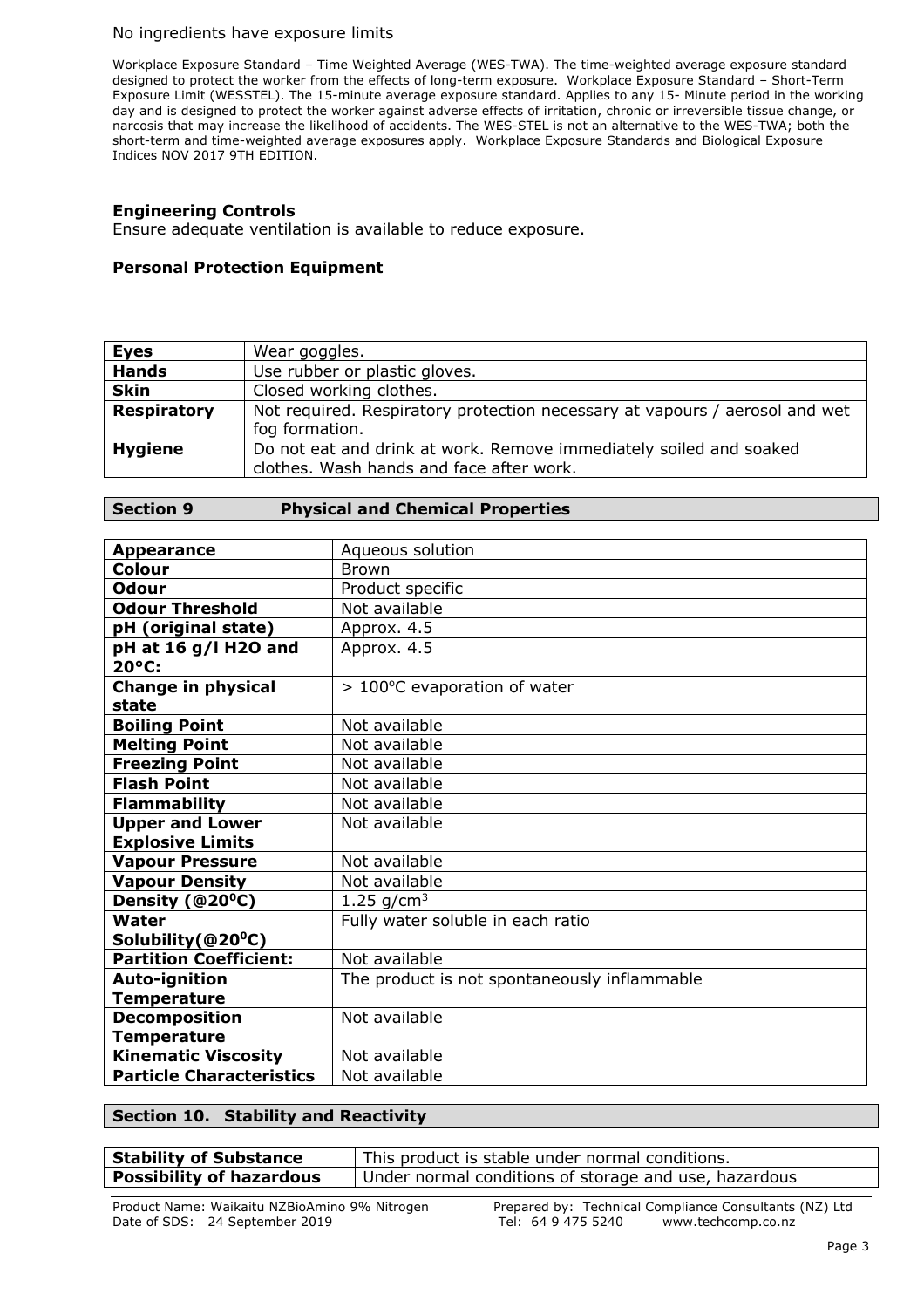| reactions                                         | reactions will not occur.                                                                                                              |
|---------------------------------------------------|----------------------------------------------------------------------------------------------------------------------------------------|
| <b>Conditions to Avoid</b>                        | Direct solar radiation, heat up and dry up. Temperatures above<br>$+40^{\circ}$ C.                                                     |
| <b>Incompatible Materials</b>                     | Strong alkaline materials, strong acid materials and strong<br>oxidizer.                                                               |
| <b>Hazardous Decomposition</b><br><b>Products</b> | No decomposition if correctly used. Reacts with alkalis setting<br>ammonia free.<br>Thermic Decomposition - Nitrous gases and ammonia. |

|  | $\mid$ Section 11 | <b>Toxicological Information</b> |
|--|-------------------|----------------------------------|
|--|-------------------|----------------------------------|

## **Acute Effects:**

| <b>Swallowed</b>  | Not applicable however after swallowing: Nausea and vomiting. After<br>uptake of large quantities: Diarrhoea.<br>Oral for this product = LD50 (oral): = > 5000mg/kg = Non hazardous |
|-------------------|-------------------------------------------------------------------------------------------------------------------------------------------------------------------------------------|
| <b>Dermal</b>     | Not applicable.                                                                                                                                                                     |
| <b>Inhalation</b> | After inhalation of aerosols: Slight irritations of the mucous<br>membranes and coughing.                                                                                           |
| Eye               | Not applicable.                                                                                                                                                                     |
| <b>Skin</b>       | Not applicable.                                                                                                                                                                     |

# **Chronic Effects:**

| Carcinogenicity     | Not applicable. |
|---------------------|-----------------|
| <b>Reproductive</b> | Not applicable. |
| <b>Toxicity</b>     |                 |
| <b>Germ Cell</b>    | Not applicable. |
| <b>Mutagenicity</b> |                 |
| <b>Aspiration</b>   | Not applicable. |
| <b>STOT/SE</b>      | Not applicable. |
| <b>STOT/RE</b>      | Not applicable. |

# **Section 12. Ecotoxicological Information**

This product is not hazardous to the environment.

| <b>Product:</b>                      |                                                                                                                                              |
|--------------------------------------|----------------------------------------------------------------------------------------------------------------------------------------------|
| <b>Persistence and degradability</b> | No data available                                                                                                                            |
| <b>Bioaccumulation</b>               | No data available                                                                                                                            |
| <b>Mobility in Soil</b>              | No data available                                                                                                                            |
| <b>Other adverse effects</b>         | Depending on the concentration, phosphorus and/or<br>nitrogen compounds may contribute to the eutrophication<br>of drinking- water supplies. |

#### **Section 13. Disposal Considerations**

#### **Disposal Method:**

Dispose of according to Local Regulations.

#### **Precautions or methods to avoid:** None known.

#### **Section 14 Transport Information**

#### **This product is NOT classified as a Dangerous Good for transport in NZ ; NZS 5433:2012**

**This product is NOT classified as a Dangerous Good for transport under IATA or IMDG This product is NOT classified as a Dangerous Good for transport (Road/Rail)**